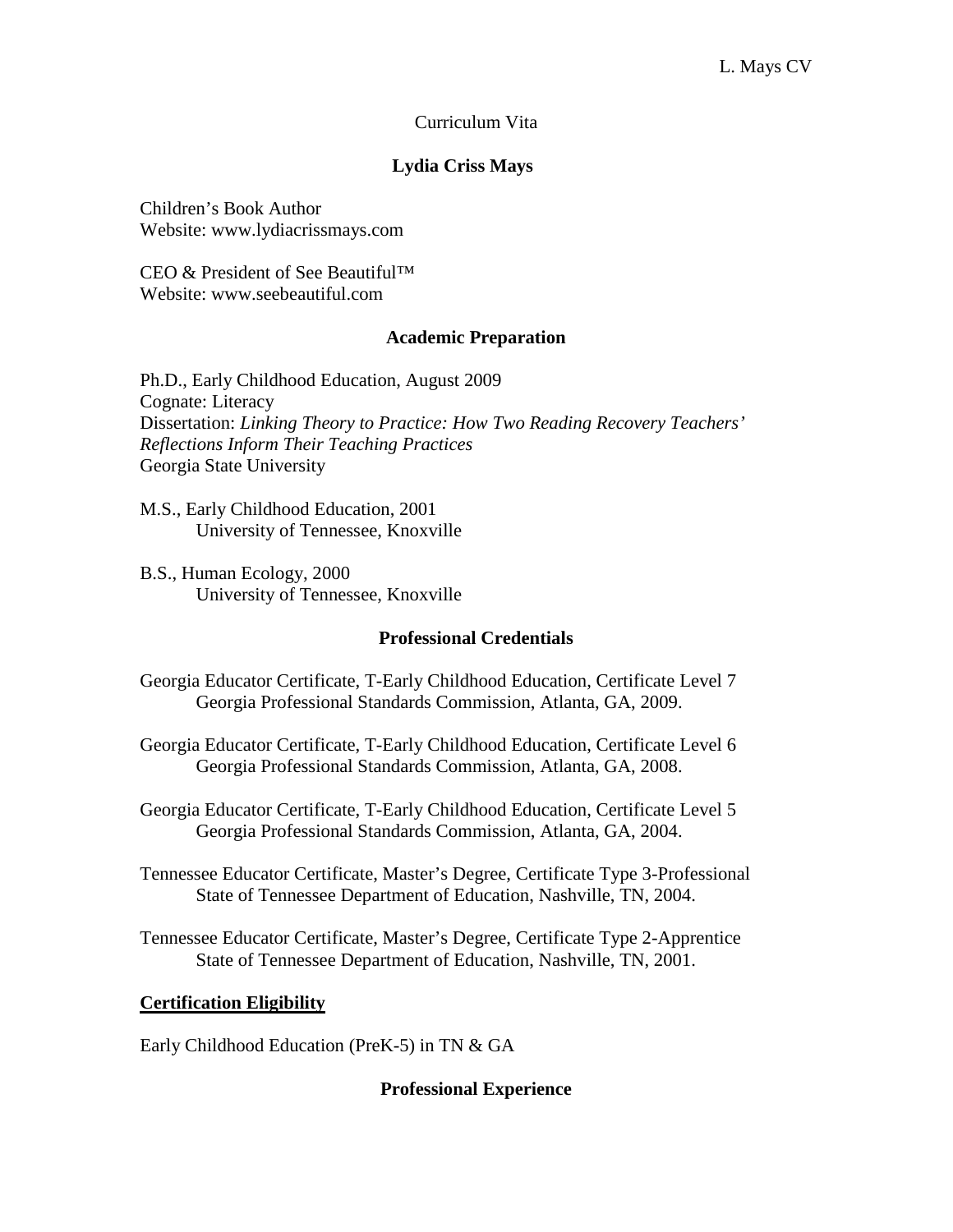Clinical Assistant Professor, Georgia State University, Department of Early Childhood Education, Fall 2009-2013.

President & CEO, See Beautiful™, May 2011-Present.

Director of Education, Life Vest Inside (non-profit organization), November 2012- Present.

Ferst Foundation Children's Book Selection Committee, May 2011-Present.

B.S.E. Literacy Program Coordinator, Department of Early Childhood Education, Summer 2011-2012.

Critical Thinking through Writing Ambassador, Georgia State University, Fall 2010- Present.

Coach In Residence, Anderson Elementary School, Clayton County (PDS), Fall 2010- 2012.

School Consultant, Paideia School, Independent School, Summer 2010-Spring 2011.

Podcast Designer for Best Practices, Georgia State University, Summer 2010.

Literacy Instructor, Georgia State University, Department of Early Childhood Education, Fall 2008.

Supervisor, Georgia State University, Department of Early Childhood Education, Fall 2008, Fall 2007.

Writing Consultant, Georgia State University, Department of Early Childhood Education, Spring 2008-Fall 2009.

Urban Graduate Research Assistant (UGRA), Georgia State University, Department of Early Childhood Education, 2005-2008.

Teacher Assistant, Georgia State University, Department of Early Childhood Education, Fall 2007.

Teacher Development, Georgia State University, Department of Early Childhood Education, Fall 2006.

Elementary Grade Teacher, Third grade, Parklane Elementary School, GA 2004-2005.

Building Level Technology Coach (BLTC), Knox County Schools, TN, 2003-2004.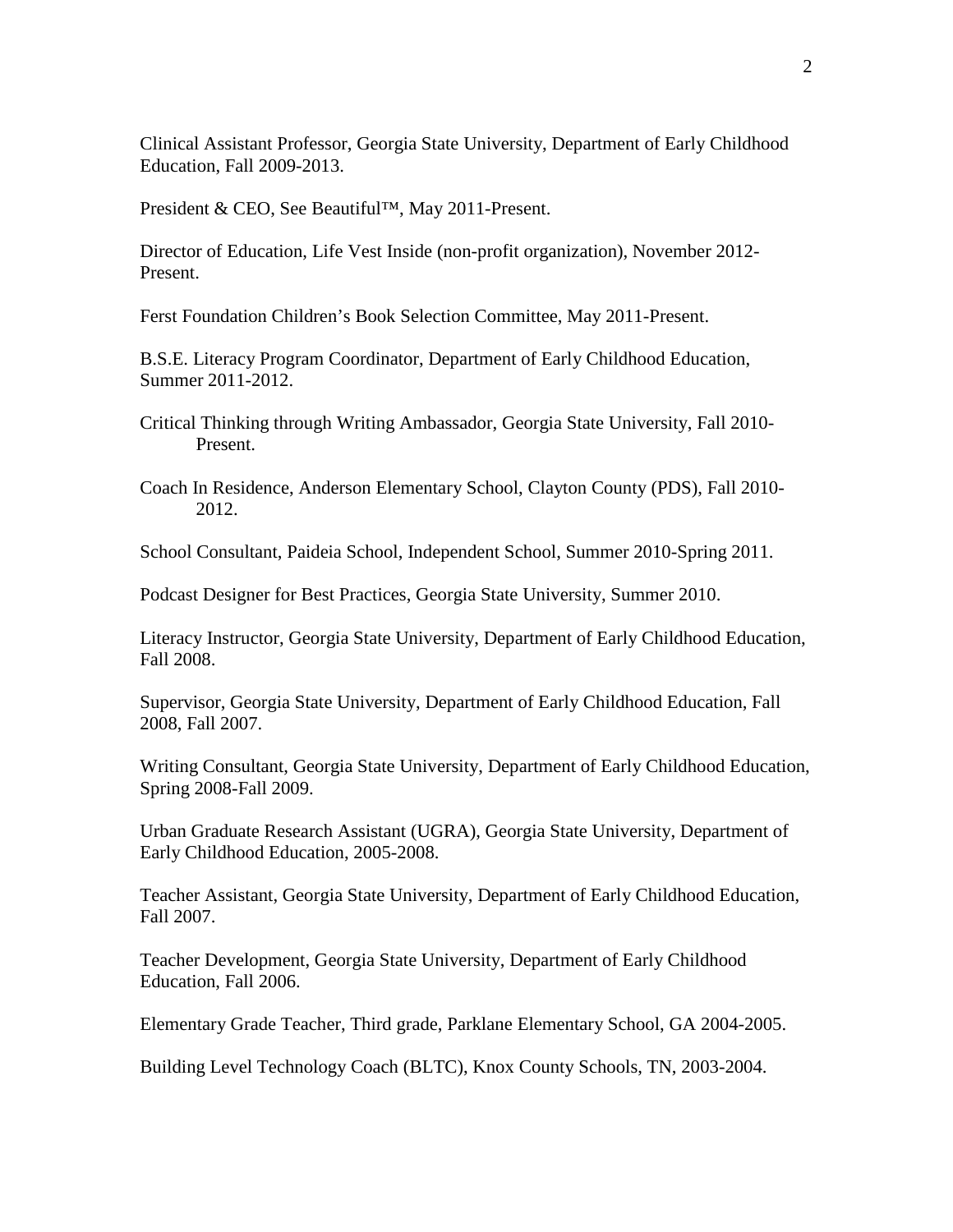Member of District Level Technology Plan Developmental Team, Knox County Schools, TN, 2003-2004.

Elementary Grade Teacher, PreK, Sam E. Hill School, TN, 2001-2004.

# **Publications**

## **Refereed Journal Articles & Conference Proceedings**

- Mays, L.C. (2013). *The Life Vest Inside kindness curriculum: Understanding, refining, implementing and growing in kindness from kindergarten through fifth grade.* Global Education Magazine. **\*invited\***
- Mays, L.C., Hory, C., Smith-Dupriest, S., Brookshire, A. (2011). What the children taught us. Using the project approach to teach a Native American unit. *Georgia Social Studies Journal 1*(2), 1-13.
- Mays, L.C. (2011). Using the "app" in application {text box}. *Language Arts Journal*.
- Swars, S., Meyers, B., Mays, L. & Lack, B. (2009). Examining Teacher Retention and Mobility in a Professional Development School through Collaborative Inquiry. *Journal of Teacher Education, 60*(2), 168-183.
- Mays, L. (2008). The cultural divide of discourse: Understanding how ELLs' primary discourse influences acquisition of literacy. *The Reading Teacher, 61*(5) 415-418. (pp. 377-392). Information Age Publishers.
- Truscott, D., Wells, B. & Mays, L. (2006). Exploring what matters to professional development school partners. *Journal of the Georgia Association of Teacher Education, 17*(1), 32-42.

## **Book Chapters**

- Mays, L. (In Press) (\*invited\*). Kindness. O. Wahba (Ed.) *Kindness 101.*
- Mays, L. (In Press) (\*invited\*). Watch her. In K.Riggins (Ed.) *Watch her thrive*.
- Truscott, D., Mays, L., & Wells, B. (2008). Using National Standards to Examine Professional Development School Participants' Beliefs and Values Regarding Their PDS Partnerships. In I.N. Guadarrama, J. Ramsey, J. Nath (Eds.) *University and School Connections: Research Studies in Professional Development Schools*.

## **Children's Books**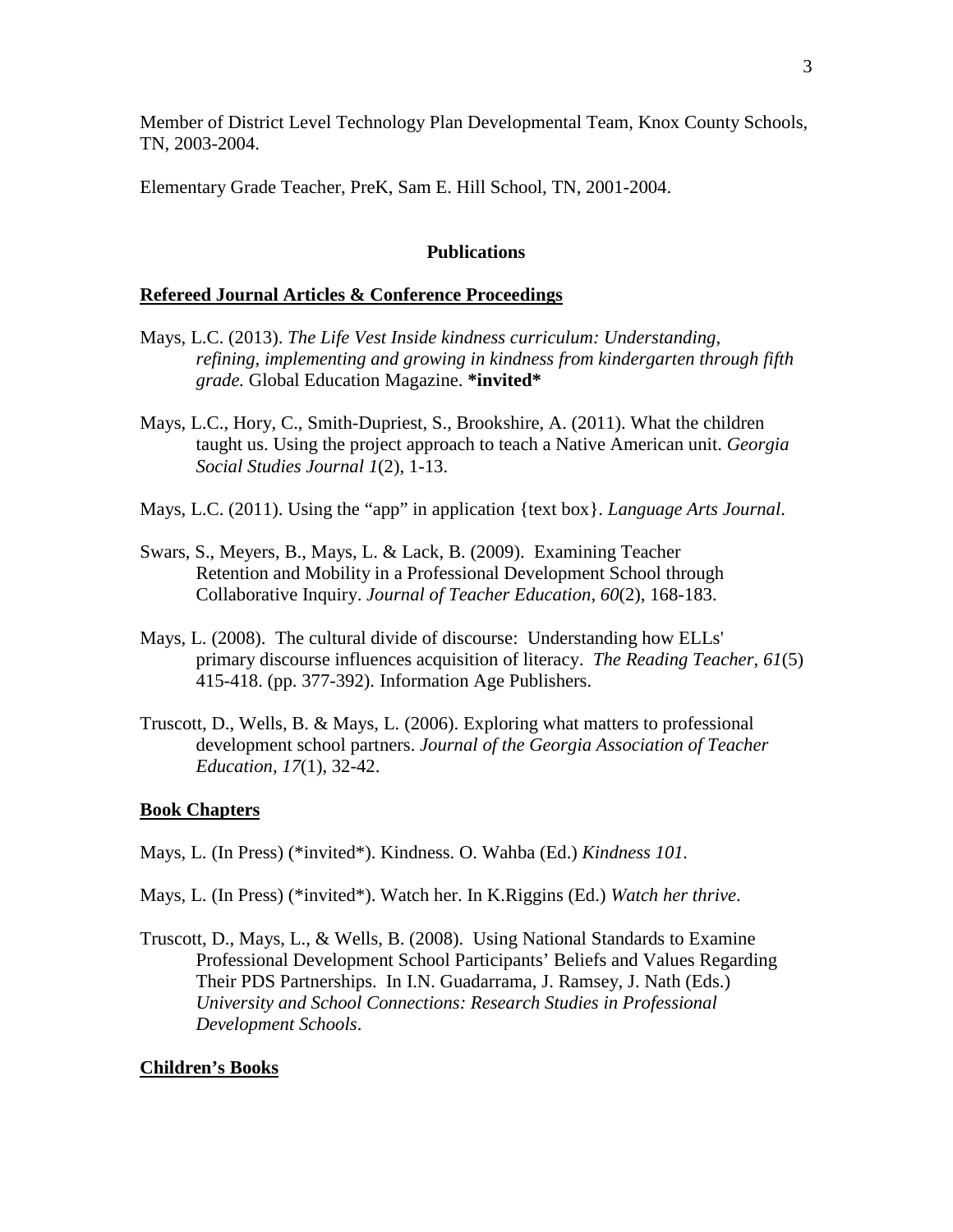Mays, L.C. (In Press). *The giving me*. Atlanta, GA: Our Rainbow Press. Mays, L.C. (Accepted). *The sharing me*. Atlanta, GA: Our Rainbow Press.

Mays, L.C. (Accepted). *The loving me.* Atlanta, GA: Our Rainbow Press.

Mays, L.C. (Accepted). *The patient me.* Atlanta, GA: Our Rainbow Press.

- Mays, L.C. (August, 2013). *The listening me.* Atlanta, GA: Our Rainbow Press.
- Meyers, B., & Mays, L.C. (2011). *The long and the short of it: A tale about hair.* Atlanta, GA: American Cancer Society. \***Award Winning**\*

#### **Curriculum**

Mays, L.C. (2012). *Life Vest Inside kindness curriculum*.

#### **Refereed National & International Convention Presentations**

- Mays, L.C. (2013). *Exploring Good Reads through goodreads with pre- and inservice teachers & teacher educators*. Paper presentation at the 2012 Association of Teacher Educators Conference, Atlanta, GA, February, 2013.
- Kurumada, K., Mays, L.C., Dangel, J.R., Meyers, B. (2012). *What book are you reading?: Experiences of a department-wide book study on English language learners.* Paper Presentation at the 2012 Association of Teacher Educator Conference, San Antonio, TX, 2012.
- Mays, L.C. & Dooley, C.M. (2011). *Teacher education as community involvement.* Roundtable Presentation at the 2011 Literacy Research Association Conference, Jacksonville, FL, 2011.
- Mays, L.C. (2011). *Linking theory to practice: Understanding how two Reading Recovery teachers' reflections inform their teaching practices*. Outstanding Dissertation award winning paper presented at the 2011 Association of Teacher Educators Conference, Orlando, FL, February, 2011. **\*Invited\***
- Mays, L.C. (2010). *Electronic fieldtrips*. Part of the *Digital learning tools in elementary Grades symposium*. Symposium presented at 2010 Literacy Research Association, Fort Worth, TX, December 2010.
- Mays, L.C. & Truscott, D.M. (2010). *Reflection as a roadmap for teachers.* Paper Presented at 2010 Literacy Research Association, Fort Worth, TX, December 2010.
- Mays, L.C. (2008). *An investigation of transformational influences on preservice teachers' self reflections of their teaching.* Paper presented at 2008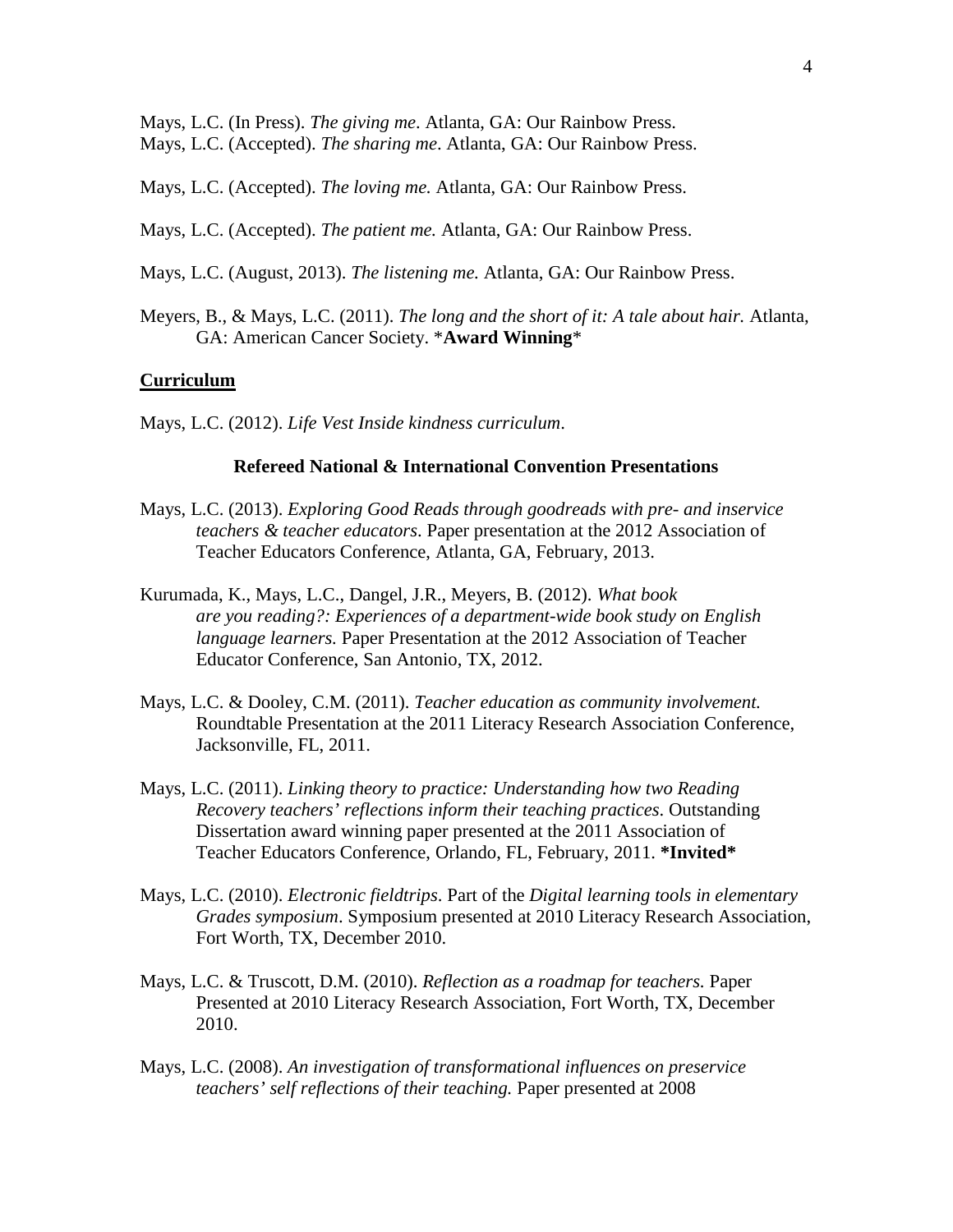American Educational Research Association, New York, NY, March 2008.

- Swars, S., Mays, L., Lack, B., & Meyers, B. (2007). *Examining Teacher Retention and Mobility in a Professional Development School through Collaborative Inquiry.*  Paper presented at 2007 American Educational Research Association, Chicago, IL, April 2007.
- Truscott, D., Mays, L., & Wells, B. (2006). *Using National standards to examine PDS Participants' beliefs and values regarding their PDS partnerships.* Research Paper presented at 2006 Professional Development Schools National Conference, Orlando, FL, March 2006.
- Jordan, L. & Mays, L. (2006). *Partnership work in high-needs schools: Reflection on Practice (Teacher Induction).* Research presented at Association of Teacher Educators (ATE), Atlanta, GA, February 2006.
- Truscott, D., Wells, B., & Mays, L. (2005). *What matters most: An exploratory study of Professional Development Schools.* Research paper presented at Georgia Association of Teacher Educators, Jekyll Island, GA, October 2005.

# **Other Presentations (Regional, State, Local)**

- Dangel, J., Mays, L.C., Cain, A., Matthews, S. (2010). *Supporting Doctoral Students.*  Georgia Association of Teacher Educators, Atlanta, GA, October 2010.
- Mays, L.C., Durden, T., Meyers, B. (2008). *We Teach Who We Are.* Presented at 2008 Georgia Association of Teacher Educators, Atlanta, GA, October 2008.
- Mays, L.C. (2008). *Understanding the reflective practices of literacy teachers.* Poster Presented at 2008 Conference on Literacy, Urban Issues, and Social Studies Education, Atlanta, GA, February 2008.
- Dangel, J., Durden, T., Mays, L., Matthews, L. (2007). *A constructivist approach to teaching scholarly writing to graduate students.* Presented at 2007 Georgia Association of Teacher Educators, Savannah, GA, October 2007.
- Mays, L. (2007). *The cultural divide of discourse: Understanding how ELLs' primary discourse influences acquisition of literacy.* Paper presented at 2007 Georgia Read Write Now Conference, Atlanta, GA, January 2007.
- Mays, L., Lack, B. Swars, S. & Meyers, B. (2006). *A collaborative inquiry: University and PDS partnership study on Teacher retention and mobility.* Research Paper presented at 2006 Georgia Educational Research Association, Savannah, GA, October 2006.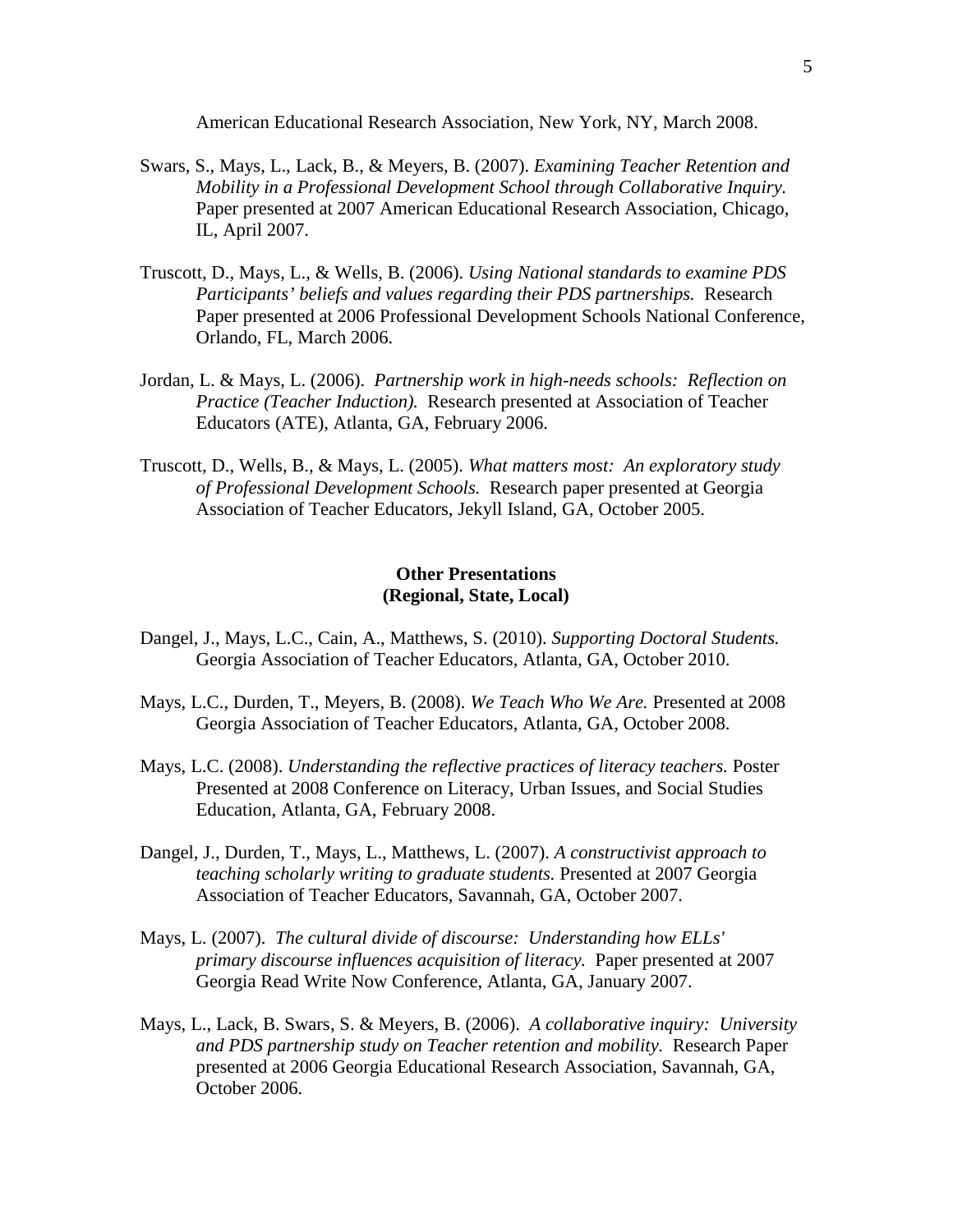- Lack, B., Mays, L., Swars, S. & Meyers, B. (2006). *The many faces of mobility: A school-University partnership study of school climate and culture.* Research Paper presented at 2006 South East Regional Association of Teacher Educators, Baltimore, MD, November 2006.
- Collins, A. & Mays, L. (2006). *Uniquely Urban: Understanding the behavior patterns of preschool children in urban classrooms.* Research paper presented at Sources Of Urban Educational Excellence, Atlanta, GA, April 2006.
- Criss, L. (Maiden Name) (2002). *Operation Enduring Innocence: What kindergarten Students understand about September 11th.* Action research Presented at University of Tennessee, Knoxville, TN, April 2002.

## **International, National & State Professional Service**

Director of Education, Life Vest Inside Non-Profit Organization, 2012. **\*Invited\***

Advisory Board Member, Life Vest Inside Non-Profit Organization, 2012. **\*Invited\***

Kindezi Charter School Professional Development Consultant (May, 2012). **\*Invited\***

Member of the Association of Teacher Educators (ATE) Leadership Academy, 2012. **\*Invited\***

Ferst Foundation Children's Book Selection Committee, 2011-Present. \***Invited**\*

- Editorial Review Board Member, *Language Arts Journal*, 2011-2012. \***Invited**\*
- Editorial Review Board, Literacy Research Association (LRA) Conference, 2008, 2010, 2011.

Editorial Review Board, Journal of Languages and Cultures, 2010.

- Conference Facilitator and Discussant. Georgia Association of Education Conference, Atlanta, GA, September, 2009. \***Invited**\*
- Editorial Review Board, The BRIDGE, 2005-2008.
- Editorial Review Board, American Educational Research Association (AERA) conference, 2006, 2007, 2008.

## **University Professional Service**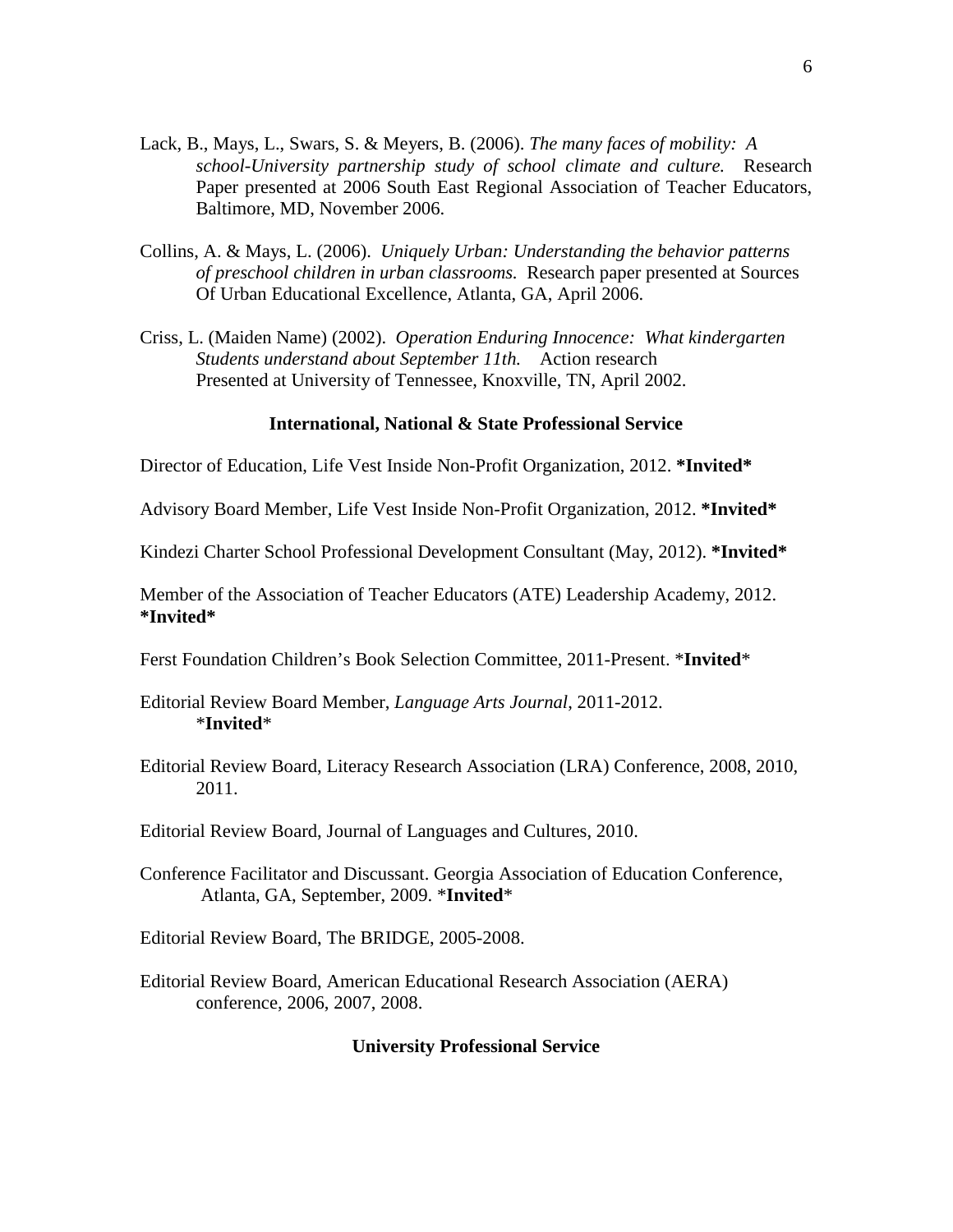Critical Thinking Through Writing Consultant for Writing Across the Curriculum (W.A.C.), Fall 2007-Current.

Editorial Committee, Georgia State University, Teacher Education Yearbook, 2005.

Graduate Assistant at Knoxville Childcare Referral Center, University of Tennessee, 2001.

Assistant in the Teacher Research Center, University of Tennessee, 2002.

# **College of Education Professional Service**

ECE Faculty representative to the Academic Affairs Committee, Georgia State University, 2009-2012.

Hosted Urban Graduate Research Institutes for the College of Education, 2006-2009.

ECE student representative to the Graduate Admissions Appeals & Exceptions Committee, Georgia State University, 2005-2007.

Founding Member of the Urban Graduate Research Collaborative Writing Club, Georgia State University, 2006.

Teacher Induction Committee, Georgia State University, 2005-2006.

# **Department Professional Service**

Critical Thinking Through Writing Ambassador, Fall 2010-Spring 2013.

Co-editor of Faculty Newsletter, Spring, 2010, Fall 2010, Spring 2011, Fall 2012, Spring 2012, Fall 2012, Spring 2013.

Search Committee Member for the ESOL/Literacy Assistant Professor Position. Spring 2013.

Search Committee Member for ESOL/Literacy Clinical Assistant Professor Position. Spring 2011.

Search Committee Member for ESOL/Literacy Clinical Assistant Professor Position. Fall 2010.

Co-designer of the Doctoral Student and Faculty Mentoring Guide, Fall 2010.

Co-Founder of Writing Support Project, 2010.

Member of Writing Support Project Committee (Co-PI), 2010-2012.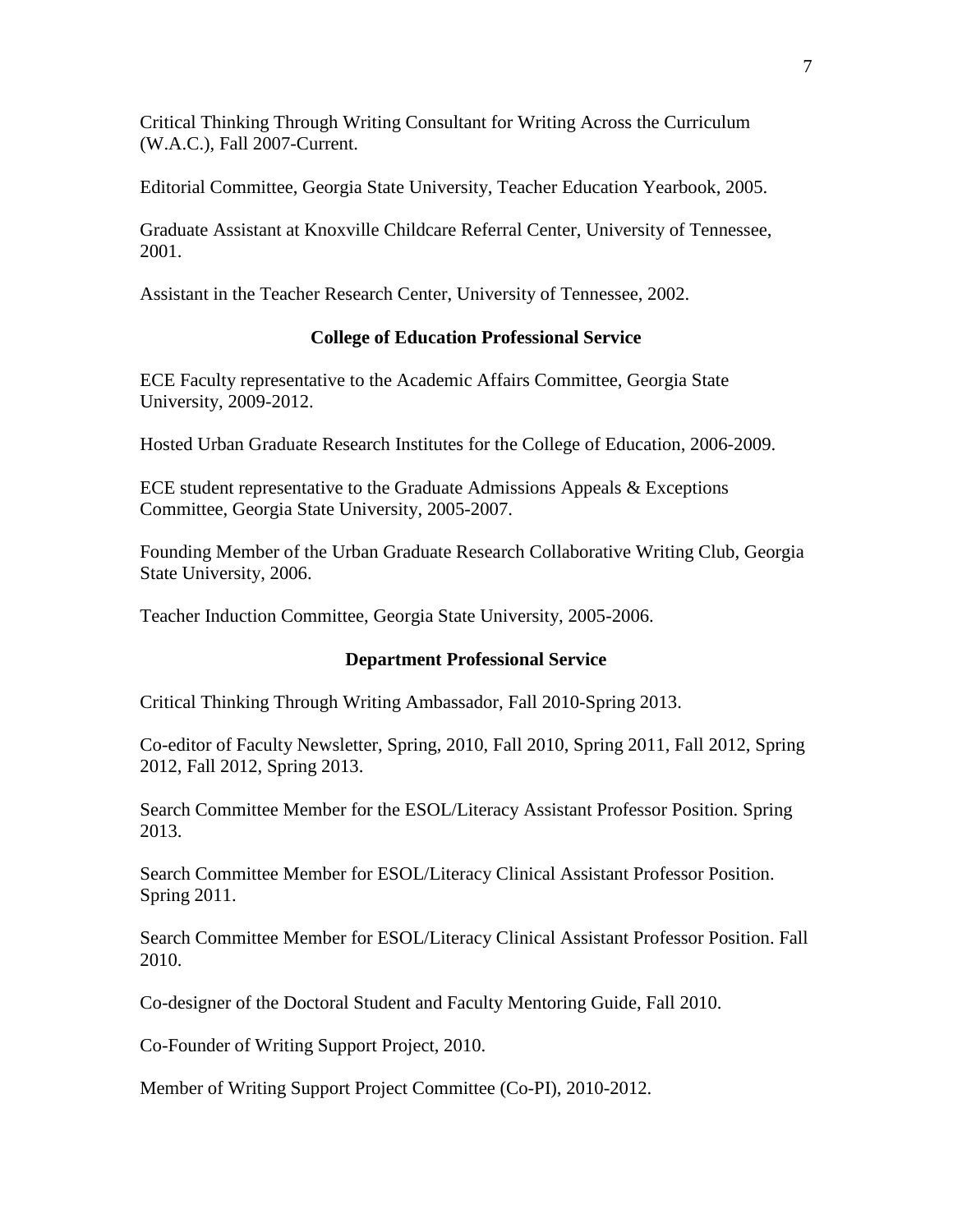Member of Ph.D. Committee, 2010.

Founding Member of Early Childhood Education Student Support Group, Georgia State University, 2006.

Interviewer for admissions to Undergraduate and Graduate programs in ECE, 2005-2012.

### **Community Professional Service**

Life Vest Inside, Advisory Board Member, 2012-Current.

The Ferst Foundation Volunteer/Partner, 2010-Current.

Make-A-Wish Volunteer, 2005-present.

Crohn's and Colitis Volunteer, 2007-present.

The Luke Project Volunteer, 2006-2007.

## **Courses Implemented**

#### **Undergraduate**

| <b>ECE 3601</b>                                                                     | Literacy and Language Arts in Early Childhood Education (6 credit hours)<br>(Fall, 2007; Fall, 2009 (two cohorts); Spring, 2010 (two cohorts); Fall<br>2010 (two cohorts); Spring 2011 (two cohorts); Fall 2011 (two cohorts);<br>Spring 2012 (two cohorts); Fall 2012 (two cohorts); Spring 2013 (two<br>cohorts). |
|-------------------------------------------------------------------------------------|---------------------------------------------------------------------------------------------------------------------------------------------------------------------------------------------------------------------------------------------------------------------------------------------------------------------|
| <b>BRFV 4370</b>                                                                    | Literacy, Language, and Cognition in Early Childhood (Summer, 2010)                                                                                                                                                                                                                                                 |
| <b>ECE 3602</b>                                                                     | Reading and Language Arts in Early Childhood Education (Fall, 2008)                                                                                                                                                                                                                                                 |
| <b>Graduate</b>                                                                     |                                                                                                                                                                                                                                                                                                                     |
| <b>ECE 8401</b>                                                                     | Curriculum, Theory, Design and Application 3.0 (Education Specialist)<br>Course) (Summer 2011)                                                                                                                                                                                                                      |
| <b>ECE 7975</b>                                                                     | Seminar for Graduate Teaching and Research Assistants (Summer, 2010)                                                                                                                                                                                                                                                |
| <b>Honors and Awards</b>                                                            |                                                                                                                                                                                                                                                                                                                     |
| The Listening Me selected as a Ferst Foundation for Childhood Literacy book<br>2013 |                                                                                                                                                                                                                                                                                                                     |

2012 Georgia State University Instructional Effectiveness Award Nominee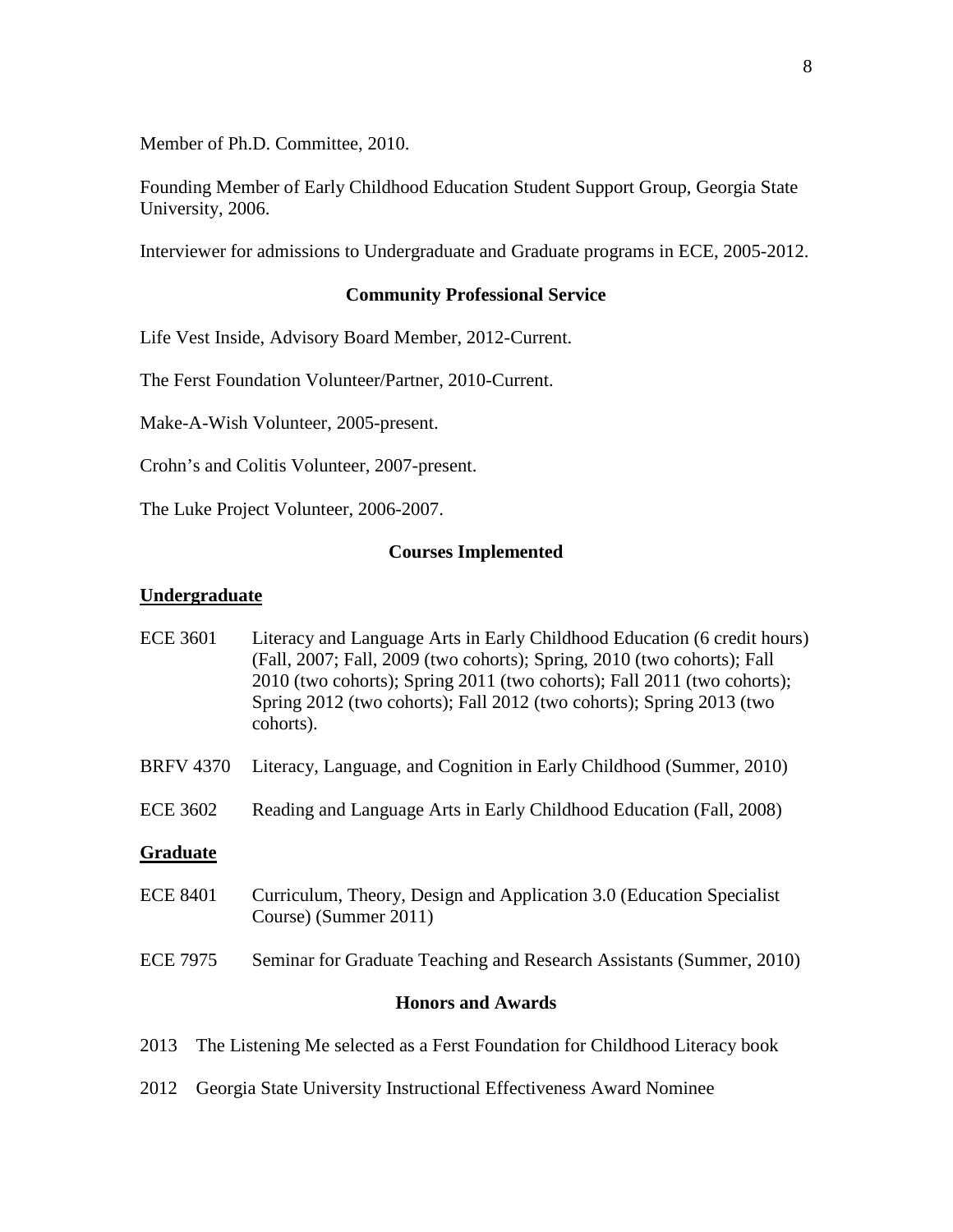- 2012 Lady Godiva Woman of the Year Nominee (May, 2012).
- 2012 Apex Awards: Award of Publishing Excellence in the One-of-a Kind Health and Medical Publications category for *The long and the short of it: A tale about hair*.
- 2012 National Indie Excellence Awards: Finalist in the Children-Picture Book category for *The long and the short of it: A tale about hair*
- 2012 Gold Award Association of TRENDS All Media Contest Gold Award for *The long and the short of it: A tale about hair* (January, 2012).
- USA Book News 2011 Best Picture Book Finalist for *The long and the short of it: A tale about hair* (November, 2011).
- GOLD Mom's Choice Awards for *The long and the short of it: A tale about hair* (September, 2011).
- The National Health Information Bronze Award for *The long and the short of it: A tale about hair* (September, 2011).
- See Beautiful Children's Book of the Month Honor for *The long and the short of it: A tale about hair* (September, 2011).
- Recipient of the Association of Teacher Educators (ATE) Distinguished Dissertation Award, 2010.
- Recipient of the Lorene Pilcher Outstanding Dissertation of the Year Award in Early Childhood Education at Georgia State University, 2010.

Kappa Delta Pi, Omicron Gamma Chapter, 2008.

Golden Key International Honor Society, Georgia State University, 2007-present.

National Scholars Honor Society, Georgia State University, 2007-present.

Urban Graduate Research Assistant, Georgia State University, 2005-present.

Doctoral Student Conference Travel Award, Georgia State University, 2005-2006, 2006- 2007.

Featured in Nationally Broadcasted commercial as graduate from The University of Tennessee during NCAA sporting events, 2000-2001.

C. J. Reynolds Scholarship, University of Tennessee, 2001-2002.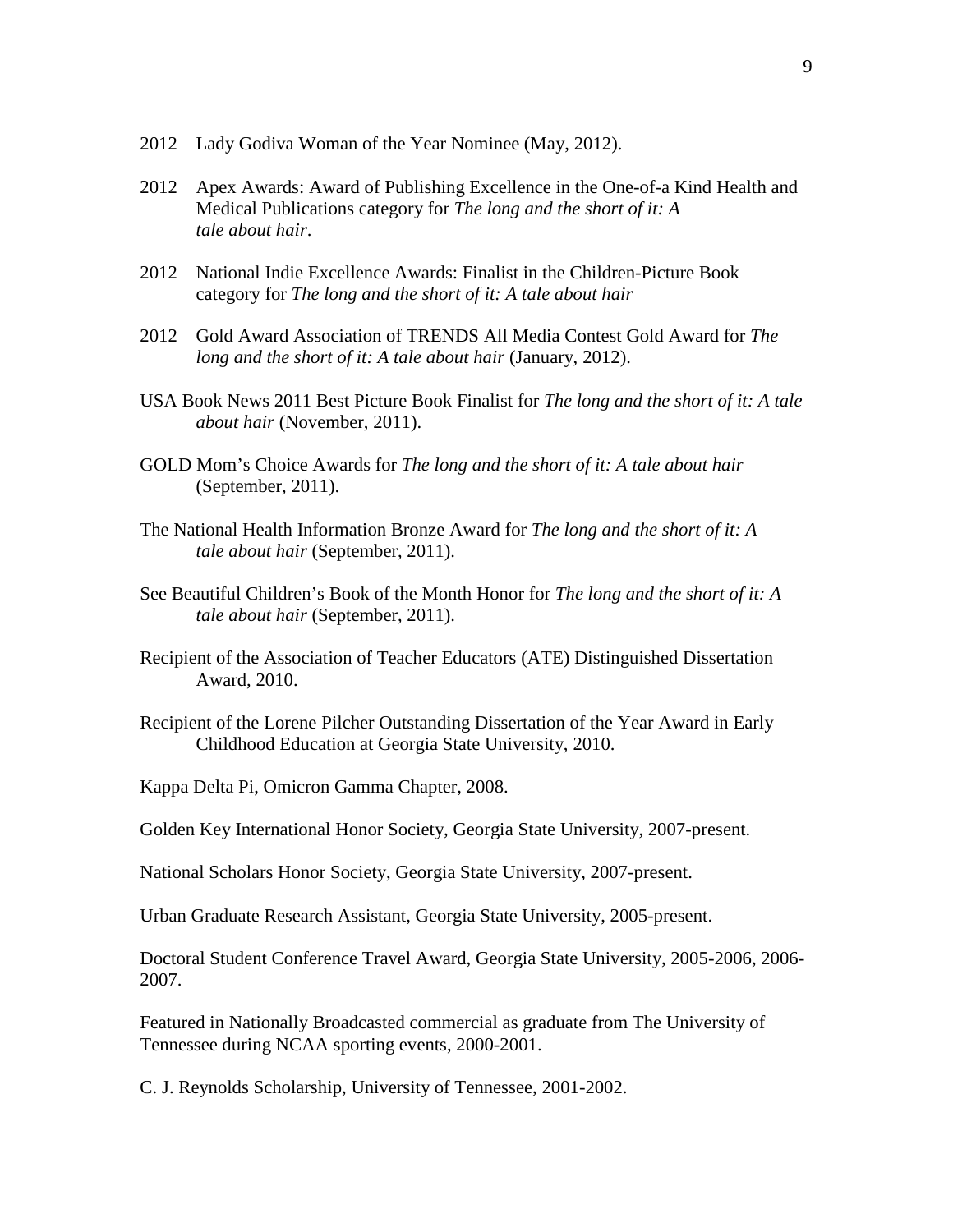Human Ecology Scholarship, University of Tennessee, 2001-2002.

Phi Kappa Phi Honor Society, University of Tennessee, 1999-2002.

Kappa Omicron Nu Honor Society, University of Tennessee, 1999-2002.

### **Grants**

### **Awarded Grants: "Student Technology Fee" (2012)**

Requested to support preservice teachers' development in the use of digital media in P-5<sup>th</sup> grade teaching and teacher development. Georgia State University. Amount: \$47,042 Role: **Co-PI**

## **"Service Learning Support" (2011)**

Requested to support preservice teachers' implementation of service learning experiences in the community. Georgia State Univesity. Amount: \$510 Role: **Co-PI**

## **Invited Guest Speaking Presentations**

### **International Conferences:**

Mays, L.C. (2011). *Linking theory to practice: Understanding how two Reading Recovery teachers' reflections inform their teaching practices*. Outstanding Dissertation award winning paper presented at the 2011 Association of Teacher Educators Conference, Orlando, FL, February, 2011. **\*Invited\***

## **International Radio Show:**

- Mays, L.C. (2012). *Fostering compassionate care with children in foster care.* Radio Show, System Kidz, Manitoba, CA. **\*Invited\***
- Mays, L.C. (2012). *See Beautiful and Everyday Service*. Radio Show, Everyday Service, Mongolia. **\*Invited\***

#### **Community Proceedings:**

- Mays, L.C., Holbrook, T., Bridges-Rhoads, S., Pourchier, N. (2012). *The five pillars of Reading.* Professional Development session for the Alliance Theatre.
- Mays, L.C. (2012). *Interactive Read Alouds.* Professional Development session for Buice School teachers, Atlanta, GA.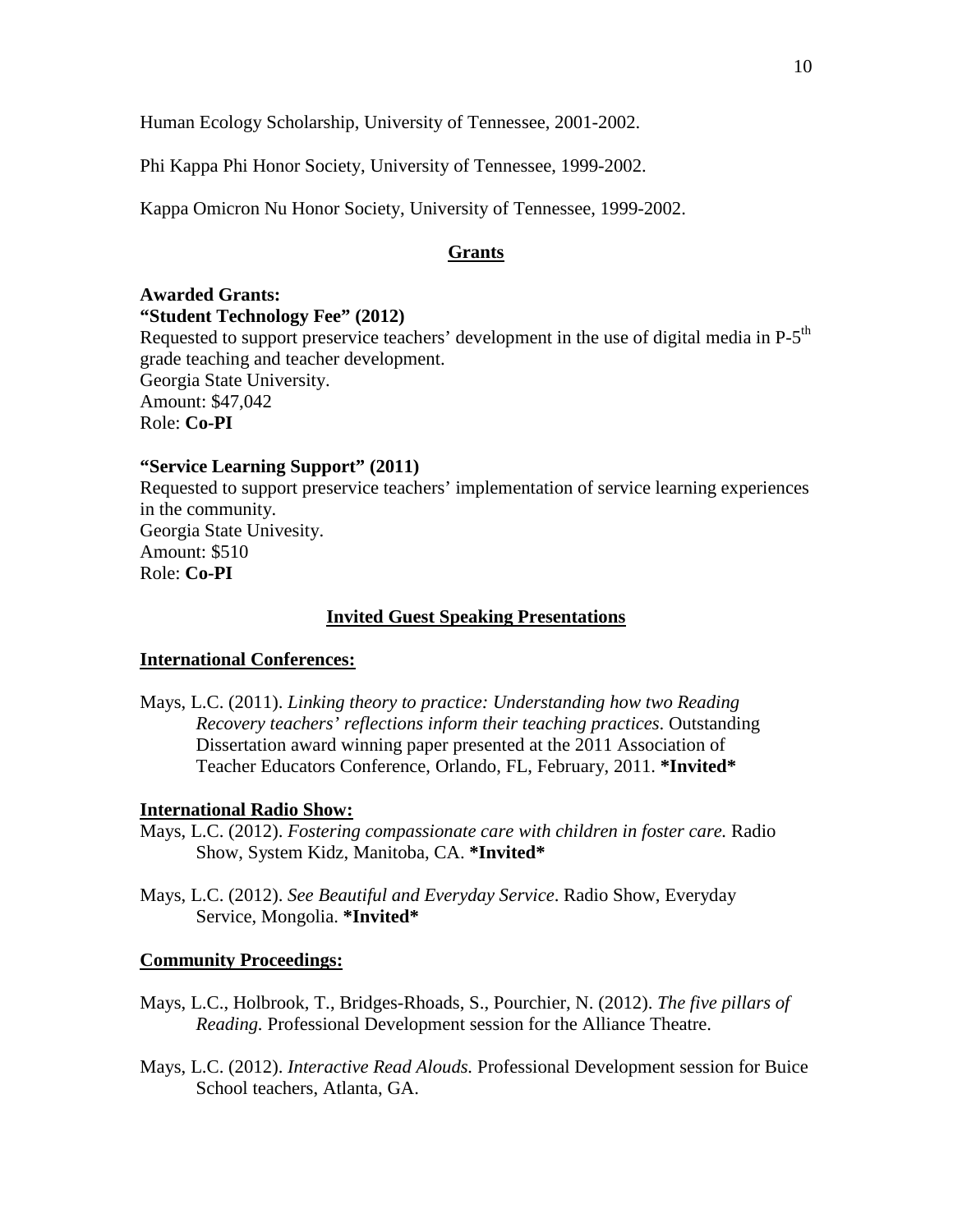Mays, L.C. (2011). *Unpacking critical literacy*. Guest Presenter for the Alliance Theatre Teaching Artists. Atlanta, GA.

## **Georgia State University:**

- Mays, L.C. (2011). *See Beautiful in Teaching in Today's Society.* Guest Speaker for the PERS 2001 Course: Teaching In Today's Society.
- Mays, L.C. (2011). *Multimodal composition and theory embedded in critical thinking through writing and emerging media studies.* Guest Speaker for the Critical Thinking through Writing (CTW) and Writing Across the Curriculum (WAC) University Initiative.

## **Early Childhood Education Department**:

- Mays, L.C. (2011). *Understanding, Implementing, and Reflecting Upon Read Alouds.*  Guest Speaker for ECE 3600: Introduction to Literacy Learning in Early Childhood and Elementary Education.
- Mays, L.C. (2011). *Understanding literacy across the B.S.E. Program.* Guest Speaker for the B.S.E. Program Supervisors.
- Mays, L.C. & Meyers, B. (2011). *Sharing reflections of writing children's literature.*  Guest Speaker for the Undergraduate ECE 3601 students.
- Mays, L.C. (2009, 2007, 2008). *What can we learn from reflection?* Guest speaker for the Educational Specialist Students.
- Mays, L.C. (2009, 2007, 2006, 2005). Critically thinking through writing. Guest speaker in Undergraduate ECE Literacy course.

#### **Websites**

*See Beautiful™:* www.seebeautiful.com *See Beautiful™ blog*: http://seeabeautifulworld.blogspot.com/

*Author website:* www.lydiacrissmays.com

#### **Professional Memberships**

Association of Teacher Educators, 2009-Present Atlanta Women's Agenda, 2007-2009 American Education Research Association, 2005-2009 International Reading Association, 2006-2010 National Reading Council/Literacy Research Association, 2006-present